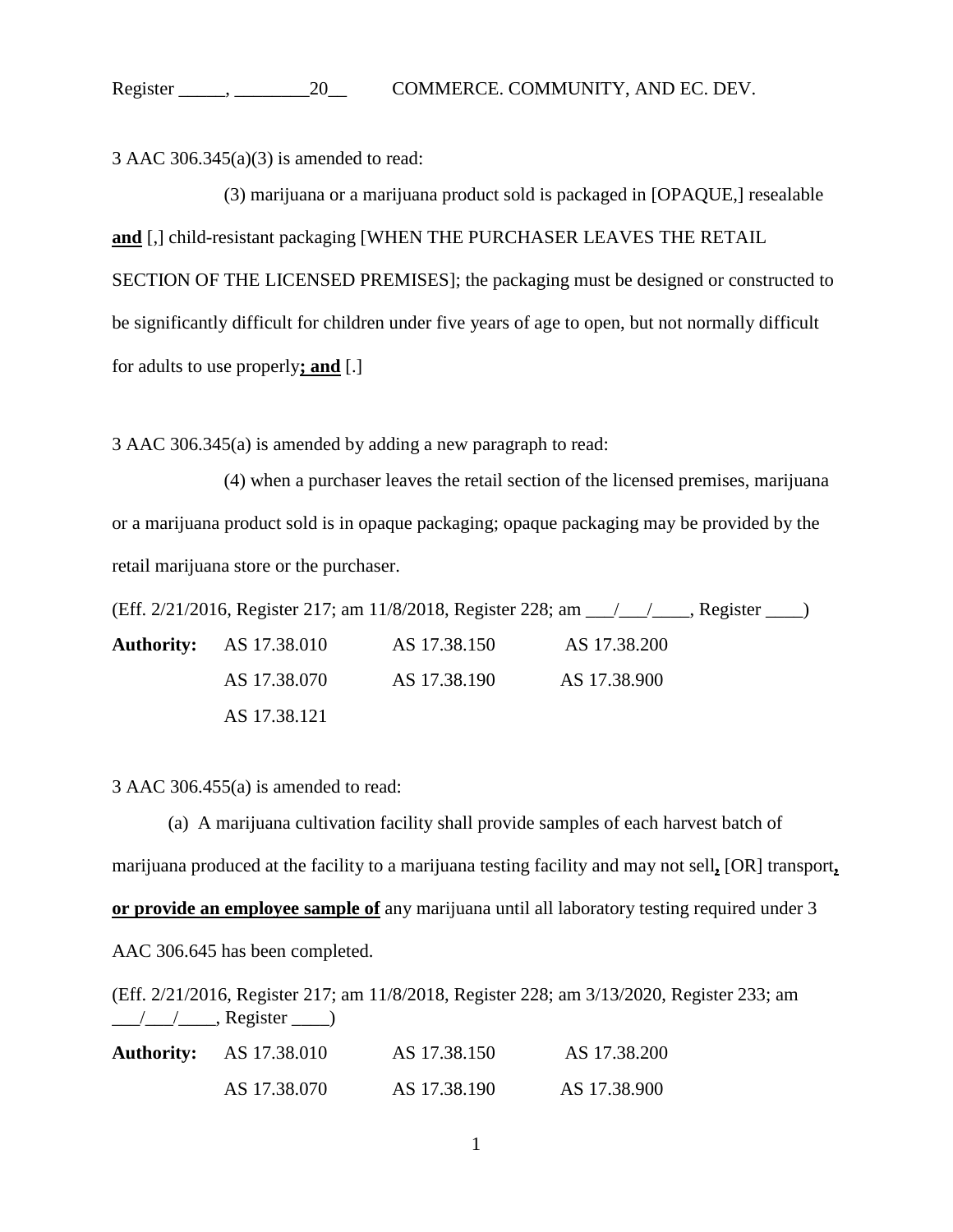Register \_\_\_\_\_, \_\_\_\_\_\_\_\_20\_\_ COMMERCE. COMMUNITY, AND EC. DEV. AS 17.38.121

The introductory language of 3 AAC 306.460(d) is amended to read:

(d) A marijuana cultivation facility may provide a sample of marijuana **grown at that facility** to an employee of the facility, who is in possession of a valid marijuana handler card for the purpose of quality control only if

...

3 AAC 306.460(d)(7) is amended to read:

(7) samples **provided under this subsection** [THAT LEAVE THE LICENSED PREMISES] are packaged in [OPAQUE,] resealable **and** [,] child resistant packaging and clearly marked or labeled "For Quality Control" and the packaging is designed or constructed to be significantly difficult for children under five years of age to open, but not normally difficult for adults to use properly**;** [.]

3 AAC 306.460(d) is amended by adding new paragraphs to read:

(8) samples that leave the licensed premises are packaged in opaque packaging; opaque packaging may be provided by the marijuana cultivation facility or the employee; and

(9) each sample is tested as required under 3 AAC 306.455 and 3 AAC 306.645 before being provided to an employee under this subsection. (Eff. 2/21/2016, Register 217; am 5/25/2018, Register 226; am 5/9/2019, Register 230; am \_\_\_/\_\_\_/\_\_\_\_, Register \_\_\_\_)

**Authority:** AS 17.38.010 AS 17.38.150 AS 17.38.200 AS 17.38.070 AS 17.38.190 AS 17.38.900 AS 17.38.121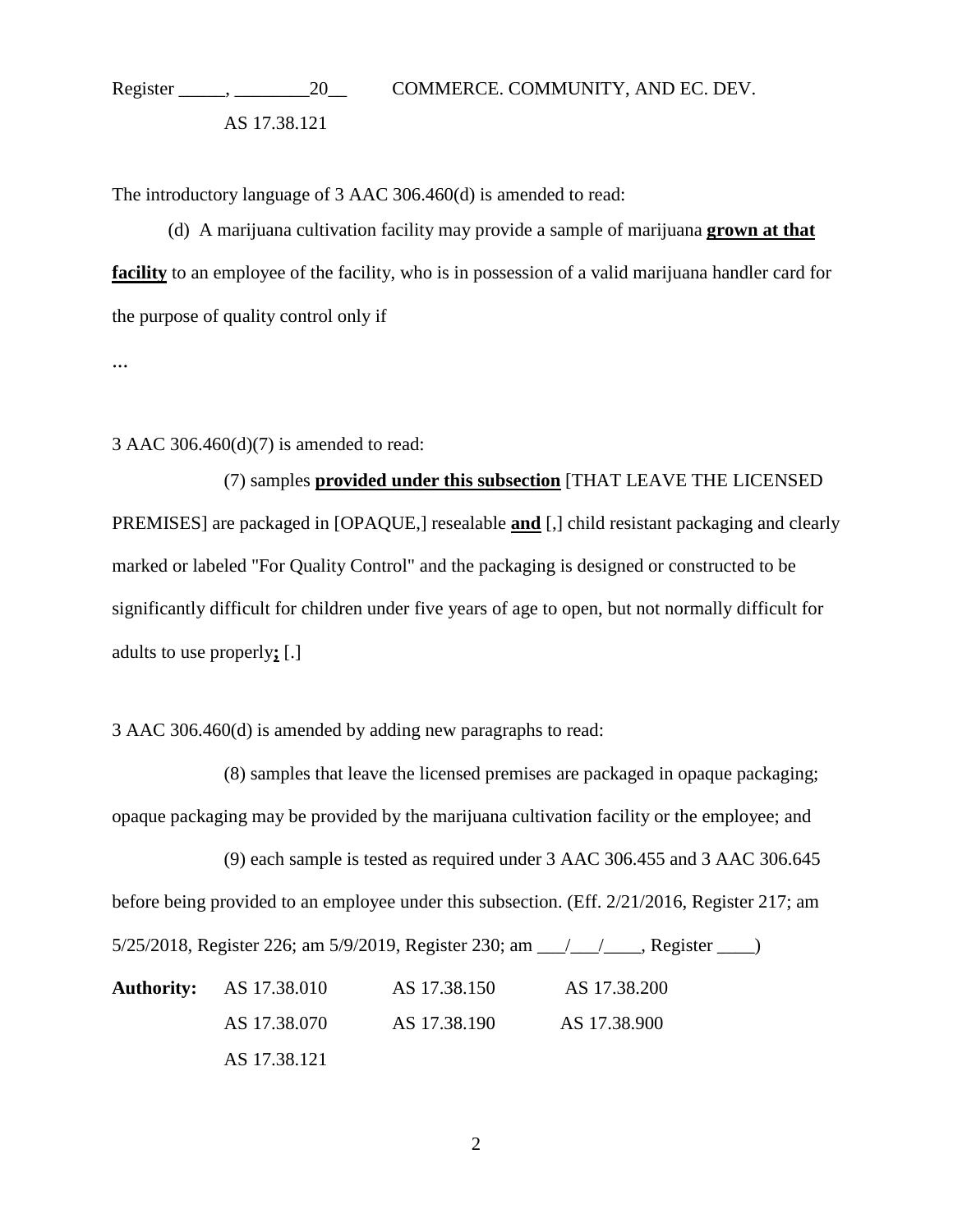3 AAC 306.550(a) is amended to read:

(a) A marijuana product manufacturing facility shall provide a sample of each marijuana product manufactured at the facility to a licensed marijuana testing facility, and may not sell**,** [OR] transport**, or provide an employee sample of** a marijuana product until all laboratory testing required under 3 AAC 306.645 has been completed.

(Eff. 2/21/2016, Register 217; am \_\_\_/\_\_\_/\_\_\_\_, Register \_\_\_\_) **Authority:** AS 17.38.010 AS 17.38.150 AS 17.38.200 AS 17.38.070 AS 17.38.190 AS 17.38.900 AS 17.38.121

The introductory language of 3 AAC 306.557 is amended to read:

**3 AAC 306.557. Quality control sampling.** A marijuana product manufacturing facility may provide a sample of marijuana concentrate or other marijuana product **produced by that facility** to an employee of the facility, who is in possession of a valid marijuana handler card for the purpose of quality control only if

…

3 AAC 306.557(7) is amended to read:

(7) samples **provided under this section** [THAT LEAVE THE LICENSED PREMISES] are packaged in [OPAQUE,] resealable **and** [,] child-resistant packaging and clearly marked or labeled "For Quality Control" and the packaging is designed or constructed to be significantly difficult for children under five years of age to open, but not normally difficult for adults to use properly**;** [.]